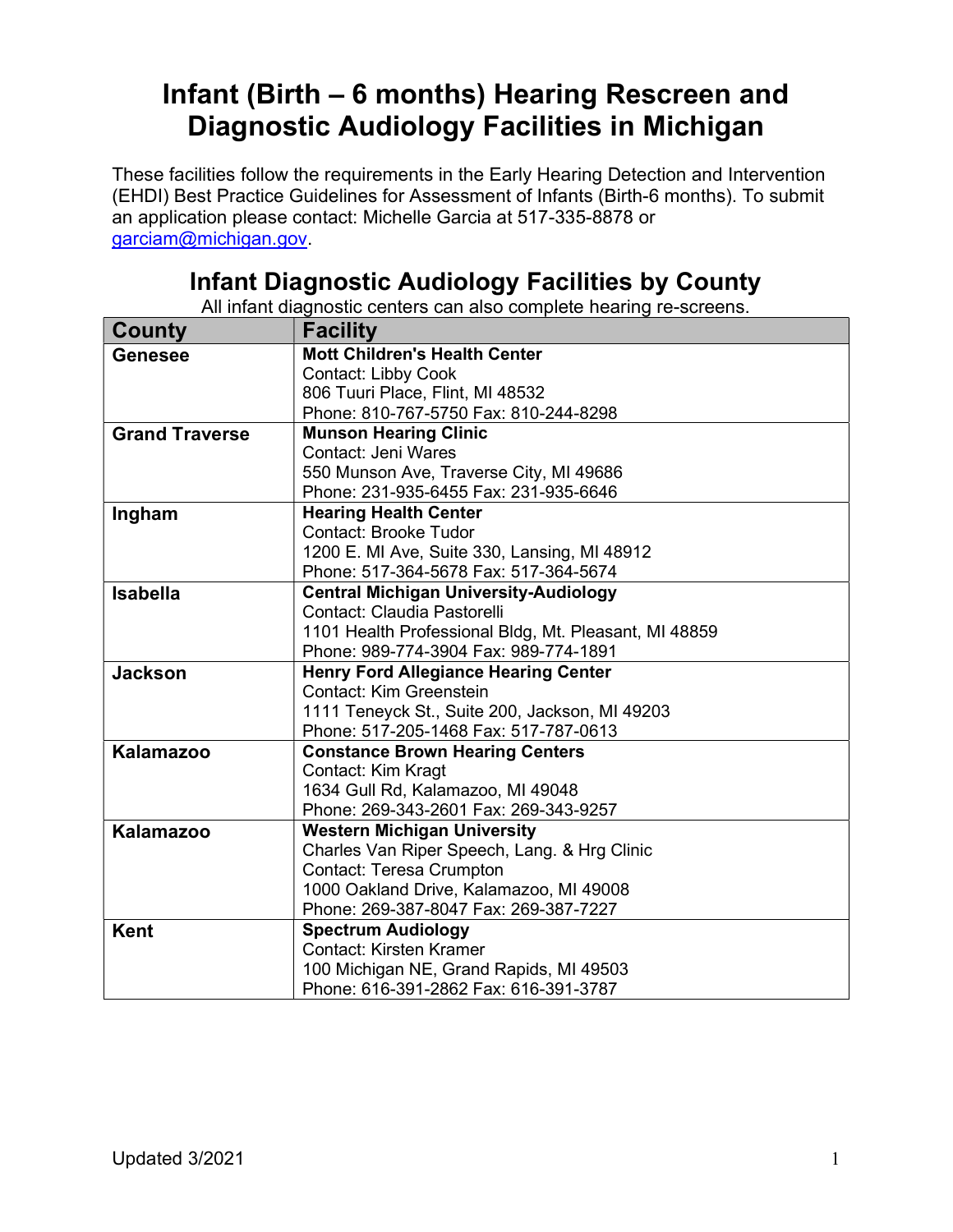| <b>County</b>  | <b>Facility</b>                                                                                |
|----------------|------------------------------------------------------------------------------------------------|
| <b>Macomb</b>  | <b>Henry Ford Medical Center Lakeside</b>                                                      |
|                | <b>Contact: Jeanne Livernois</b>                                                               |
|                | 14500 Hall Rd, Sterling Heights, MI 48313                                                      |
|                | Phone: 586-566-4286 Fax: 586-247-2686                                                          |
| <b>Oakland</b> | <b>Beaumont Health, Royal Oak</b>                                                              |
|                | <b>Contact: Kristen McArthur</b>                                                               |
|                | Neuroscience Center                                                                            |
|                | 3555 W. 13 Mile Road, Suite N120                                                               |
|                | Royal Oak, MI 48073                                                                            |
|                | Phone: 800-328-8542 Fax: 248-551-2301                                                          |
| <b>Oakland</b> | <b>Henry Ford Medical Center West Bloomfield</b>                                               |
|                | Contact: Kathryn Makowiec                                                                      |
|                | 6777 W. Maple Rd, West Bloomfield, MI 48322                                                    |
|                | Phone: 248-661-7213 Fax: 248-661-6456                                                          |
| <b>Oakland</b> | <b>Michigan Pediatric ENT Associates</b>                                                       |
|                | Contact: Lena Jamal                                                                            |
|                | 7001 Orchard Lake Rd, Suite 320C, West Bloomfield, MI 48322                                    |
|                | Phone: 248-571-3600 Fax: 248-973-8560                                                          |
| <b>Saginaw</b> | <b>Covenant Healthcare</b>                                                                     |
|                | Contact: Erin VanLoo                                                                           |
|                | 1447 North Harrison, Saginaw, MI 48602                                                         |
| Washtenaw      | Phone: 989-583-6278 Fax: 989-583-4564                                                          |
|                | Michigan Medicine-University of Michigan                                                       |
|                | C.S. Mott Children's Hospital<br><b>Contact: Katie Kuboushek</b>                               |
|                |                                                                                                |
|                | 1540 E. Hospital Drive, SPC 4227, Ann Arbor, MI 48109<br>Phone: 734-998-5589 Fax: 734-232-9868 |
| Wayne          | <b>Henry Ford Hospital</b>                                                                     |
|                | <b>Contact: Chelsea Conrad</b>                                                                 |
|                | 2799 W. Grand Blvd, Audiology K-8, Detroit, MI 48202                                           |
|                | Phone: 313-916-5701 Fax: 313-916-1548                                                          |
| Wayne          | <b>Henry Ford Medical Center Fairlane</b>                                                      |
|                | <b>Contact: Patty Aldridge</b>                                                                 |
|                | 19401 Hubbard Drive, Dearborn, MI 48126                                                        |
|                | Phone: 313-982-8172 Fax: 313-982-8373                                                          |
| Wayne          | Henry Ford Wyandotte-Templin Medical Center                                                    |
|                | <b>Contact: Chelsea Conrad</b>                                                                 |
|                | 2070 Biddle Ave, Wyandotte, MI 48192                                                           |
|                | Phone: 734-225-9188 Fax: 734-282-0093                                                          |
| Wayne          | <b>Wayne State University Audiology Clinic</b>                                                 |
|                | <b>Contact: Erica Bennett</b>                                                                  |
|                | Prentis Bldg, Room 124, 5201 Cass Ave, Detroit, MI 48202                                       |
|                | Phone: 313-577-0631 Fax: 313-577-8885                                                          |
|                |                                                                                                |
| Wayne          | <b>Children's Hospital of Michigan</b>                                                         |
|                | Contact: Karen Piggott                                                                         |
|                | 3901 Beaubien, Detroit, MI 48201                                                               |
|                | Phone: 313-745-8903 Fax: 313-966-2694                                                          |
|                |                                                                                                |
|                |                                                                                                |